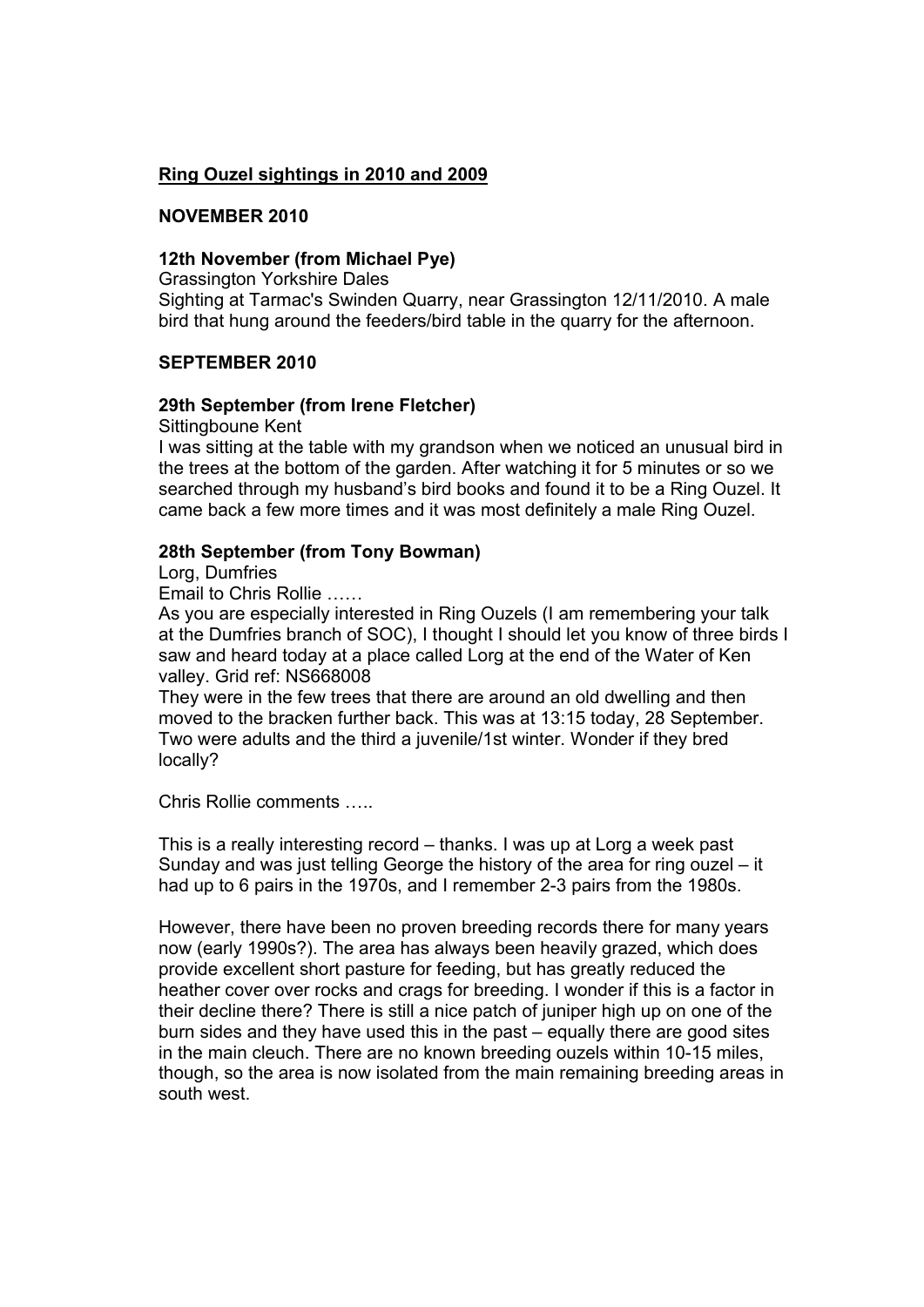I suppose there's a very good chance that your birds were migrants on the move from elsewhere. UK breeding birds make up the majority of passage ouzels in September, but are replaced from the first week in October onwards by Fennoscandian birds. My guess is that these birds have moved in from the north, possibly even overseas with all the easterlies of late – but more likely north Scotland.

However, it would be really good to prove breeding again at Lorg, or indeed anywhere in Galloway after an apparent absence of at least ten years.

Best wishes and thanks again for the record.

#### **14th September (from Richard James)**

Dean Hill, Wiltshire

The following is an inconclusive sighting of a colour ringed bird, passed to David Arthur by the BTO, and originally submitted by Richard in September. Unfortunately there is not enough information to identify the bird, but others in the area may have seen it as well.

| Type of bird (if known)                                                                                                  | <b>Ring Ouzel</b>                    |
|--------------------------------------------------------------------------------------------------------------------------|--------------------------------------|
| Sex of bird (if known)                                                                                                   | F                                    |
| Was the bird -                                                                                                           | alive                                |
| County/province                                                                                                          | Wiltshire                            |
| Location                                                                                                                 | Dean Hill                            |
| Coordinates/grid reference                                                                                               | SU245265                             |
| Date (dd/mm/yyyy)                                                                                                        | 14/09/2010                           |
| Please enter any further remarks that you may<br>like to add that will assist in the processing of<br>the ring recovery. | Seemed a<br>well<br>marked<br>female |
| Leg ring (colour and code)                                                                                               | red left leg                         |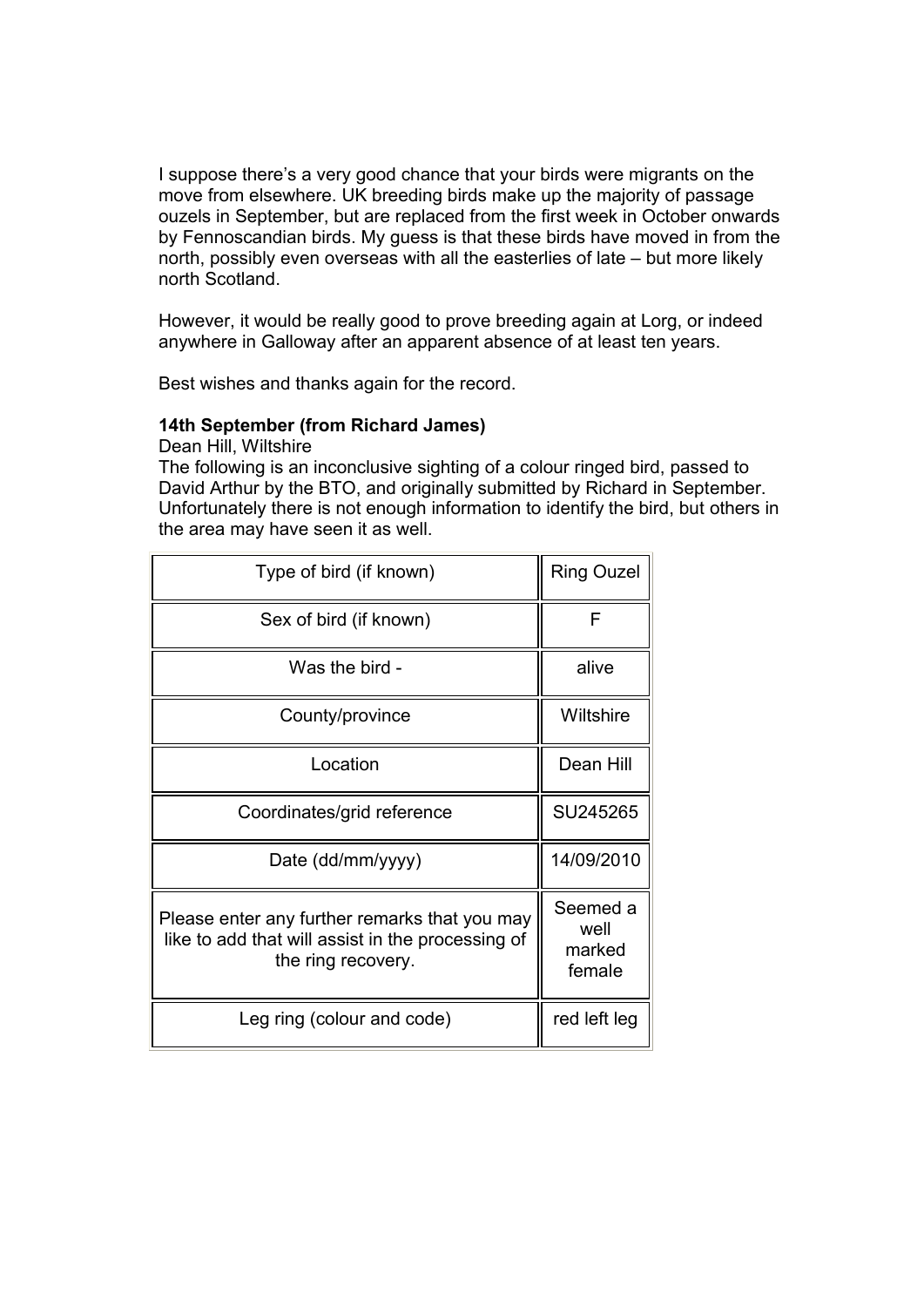# **12th September (from Ian Martin)**

Kilpatrick Hills Single bird seen at the Lang Crags on the western edge of the Kilpatrick HIlls on 12th Sept (West Dunbarton)

## **JULY 2010**

# **12th July (from Dave Emery)**

Sprinkling Tarn One male ring ouzel spotted on the crags above Sprinkling Tarn in the Lake District on 12th July.

# **JUNE 2010**

# **22nd June (from Graham Rebecca)**

Ring Ouzel behaviour

Innes and I will reply properly to this in early autumn

1) Innes and Sonja's juvenile tracking will have masses of such data. And, we often have the 1st broods (colour ringed) hanging around in the territory during 2nd brood time, and begging/getting fed by male.

2) We have had this a number of times (but switching is commoner, easy to switch if partner not there!!).

3) We have not witnessed this - but have not tried.

# **21st June (from Bill Gordon via Tim Melling)**

Ring Ouzel behaviour

Bill Gordon has made some unusual observations of Ring Ouzels at Stanage this year and he is interested to hear if anyone has observed anything similar at other study sites. We are thinking about a note to BB or similar.

1) The parental bond seems to last much longer than we assumed. One pair at Stanage are feeding second brood youngsters about 8 days old but last night at 10pm the male left the nest area and called to the three (poss four) fledged juveniles from their first brood, which joined him to roost in a tree just 30m from the nest. These juveniles "fledged" about 4 weeks ago. Bill has also seen a female feeding a fledged juvenile with a Bilberry while she was also feeding a second brood of youngsters in the nest. Has anyone else witnessed such protracted bonds with fledged youngsters? Might these parties we see on migration be migrating families?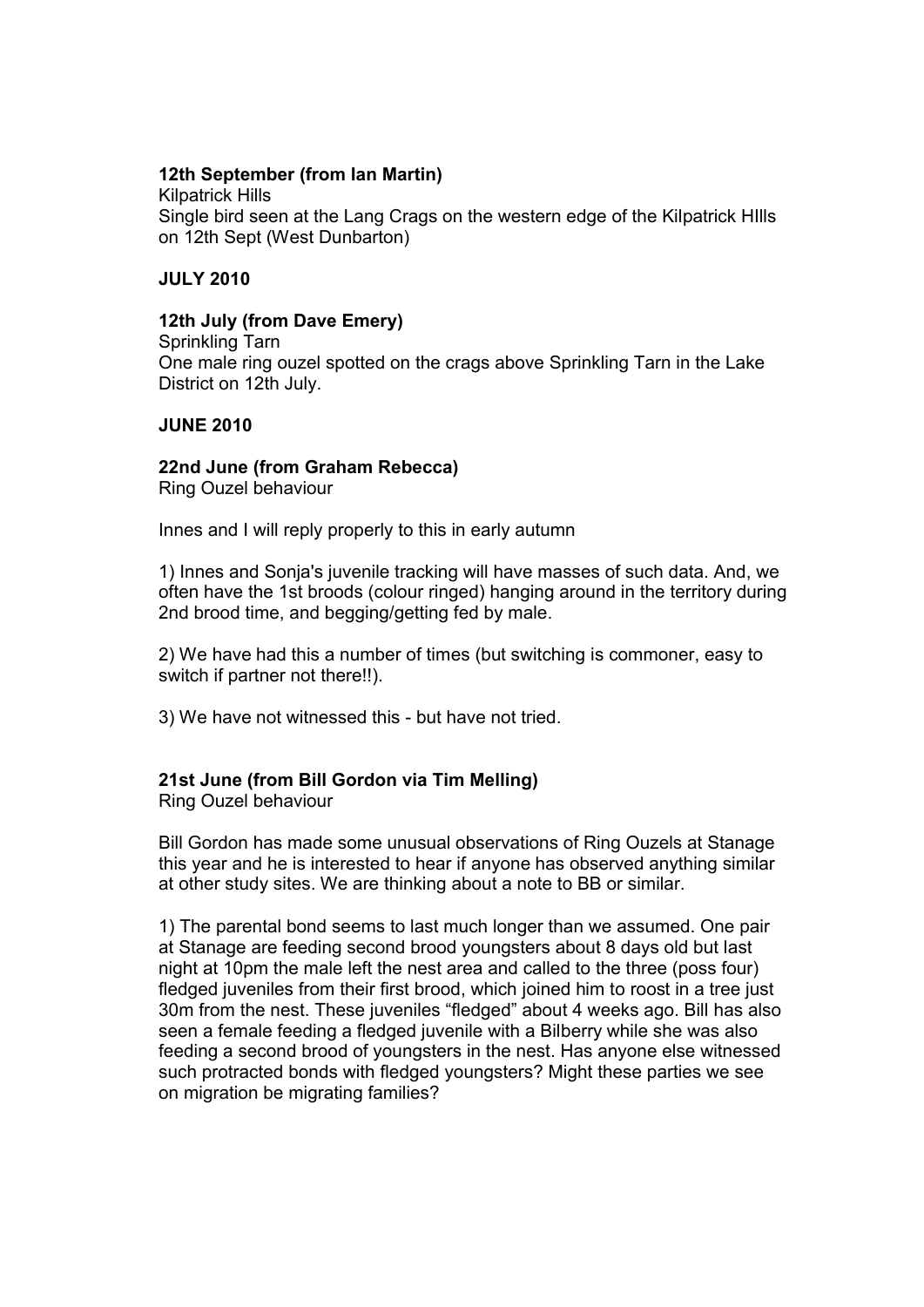2) The bond between adults might be stronger than we suspected. Last year a pair nested on Burbage Edge, and both male and female were ringed, and were recogniseable by distinctive plumage (white speckles etc). This year, it appears that the same pair have returned to the same nest site (both ringed, both with distinctive markings). I thought that other studies showed that males sometimes switched partners between broods. Has anyone else any evidence of pairs persisting between seasons?

3) Bill is now almost certain that he has seen and heard females singing, both complex and simple songs. He has observed this from the female when she has chicks in the nest. Always more subdued than the male's song, but basically similar. This isn't unprecedented among passerines as it is well known that both Dipper and Robin females sing, but close studies of Dunnock have also revealed that females sing. Interested to hear if anyone else has reported females singing.

#### **20th June (from Sue Worth)**

Easdale Tarn

Saw a ring ouzel on Tarn Crag above Easdale Tarn near Grasmere, this past Sunday 20th June. I was thrilled!

#### **19th June (from Mike Coleman)**

Bletchley, Bucks Sighting of male Ring Ouzel at Blue Lagoon Nature Reserve, Bletchley, Buckinghamshire, Coordinates 51.9854N 0.7369W Saturday 19th June 11.45 Single short sighting perched in bush.

## **12th June (from Rowena Clayton)**

**Hathersage** 

Peak District on moors near Hathersage. Sighted just below escarpment on other side of ridge from the Parson's House Outdoor Pursuit Centre. Male, female and, I think, some grown up fledglings.

#### **1st June (from Innes Simm)**

Glen Effock and Glen Clunie

We have 12 pairs in the core study area in Glen Clunie this year, down from 13 in 2009. So, a small decrease and no sign of the increases reported elsewhere. However, nesting success has been high with 12 of 13 nests raising young, continuing the correlation between low breeding numbers and high breding success in recent years.

I had a day in Glen Effock with Mike on Sat, which brought back memories of how Clunie used to be (ouzels everywhere!). Looks like Effock is quite a bit wetter and grassier than Clunie, and the heather is older and taller than in Clunie. Other than that, no obvious differences between the 2 glens. Anyway, the differing trends within Britain don't suggest that the problem lies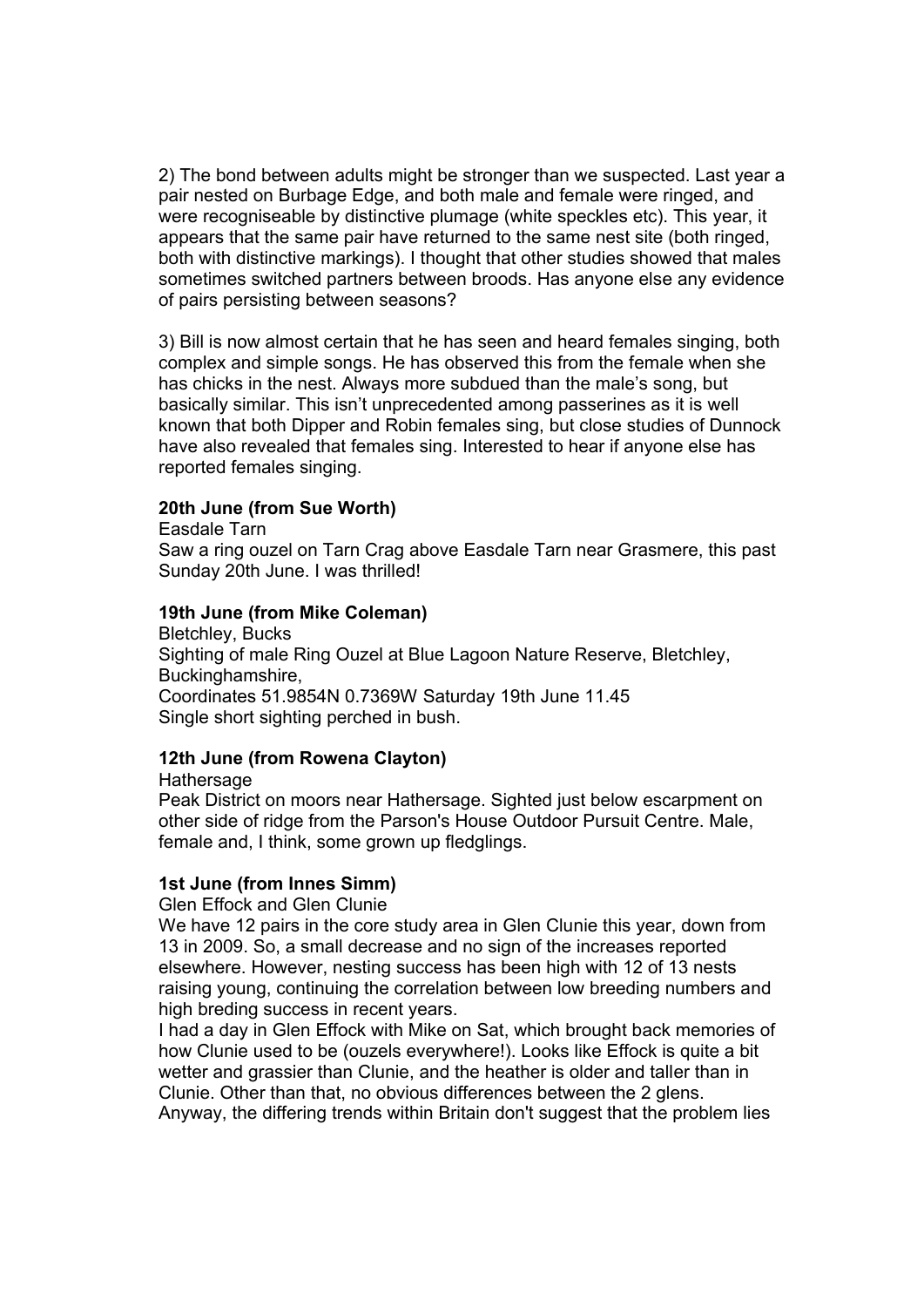solely on migration/in the wintering areas. This gives us reason to believe that at least part of the problem lies on the breeding grounds. A comparative demographic study between Clunie and Effock would be a good starting point, and this is what we'll be proposing for a new study starting in 2011.

# **MAY 2010:**

# **30th May (from Kelvin Jones)**

## Snowdonia

Male Ring Ouzel seen in Cwm Trwsgl, (top of Cwm Pennant) Snowdonia 30/5/10. No sign of female. Watched it above old quarry buildings for a couple of minutes then lost sight of it when it flew across valley to boulder-field / scree slope.

# **28th May (from Ken Hutchinson)**

# Rosedale

Thought members would be interested in the early results for Rosedale. We have 7 confirmed nests and 2 probable. A total of 9 so far this year. This is the same as 2009 so we have not seen the increase reported from other areas. The positive being we are not down on last year which was our fear at the start of this season. Interesting we had a large group of passage birds 10+ lingering in the dale for a week or so in late April early May and mixing in with the local ouzels. Probably Fennoscandias and we tried hard to persuade them to stay, nice habitat and plenty of good food, but to no avail. Good ouzeling to all.

# **27th May (from Graham Rebecca)**

## Glen Effock

Metal over Yellow Right, Yellow over Red Left. Female, NO514892, Burn of Allen Stank, NE of Glen Effock (Tayside) 15km. Ringed 17/05/2009 Glen Effock NO4477 Shank of Cocklie. Ringed as a pullus.

# **26th May (from Mike Nicholl)**

Glen Effock

Red above Orange Left,Metal above Red Right was ringed as a chick at Shank of Cochlie,Glen Effock on 15/05/2007. It was sighted near the Aberdeenshire boundary 8.5 KM NNE. The observer didn't mention its sex. So far in Effock, this season looks like being the highest population yet! Its getting almost impossible to get proper coverage of the ground. The study area part may well have as many as 35 to 40 pairs. Confirmed 28 pairs,located 21 nests, another 13 territories with males but havn't had time to check properly for nests.

# **25th May (from Dave Shackleton)**

## **Haweswater**

I managed to take advantage of the good weather in my study area at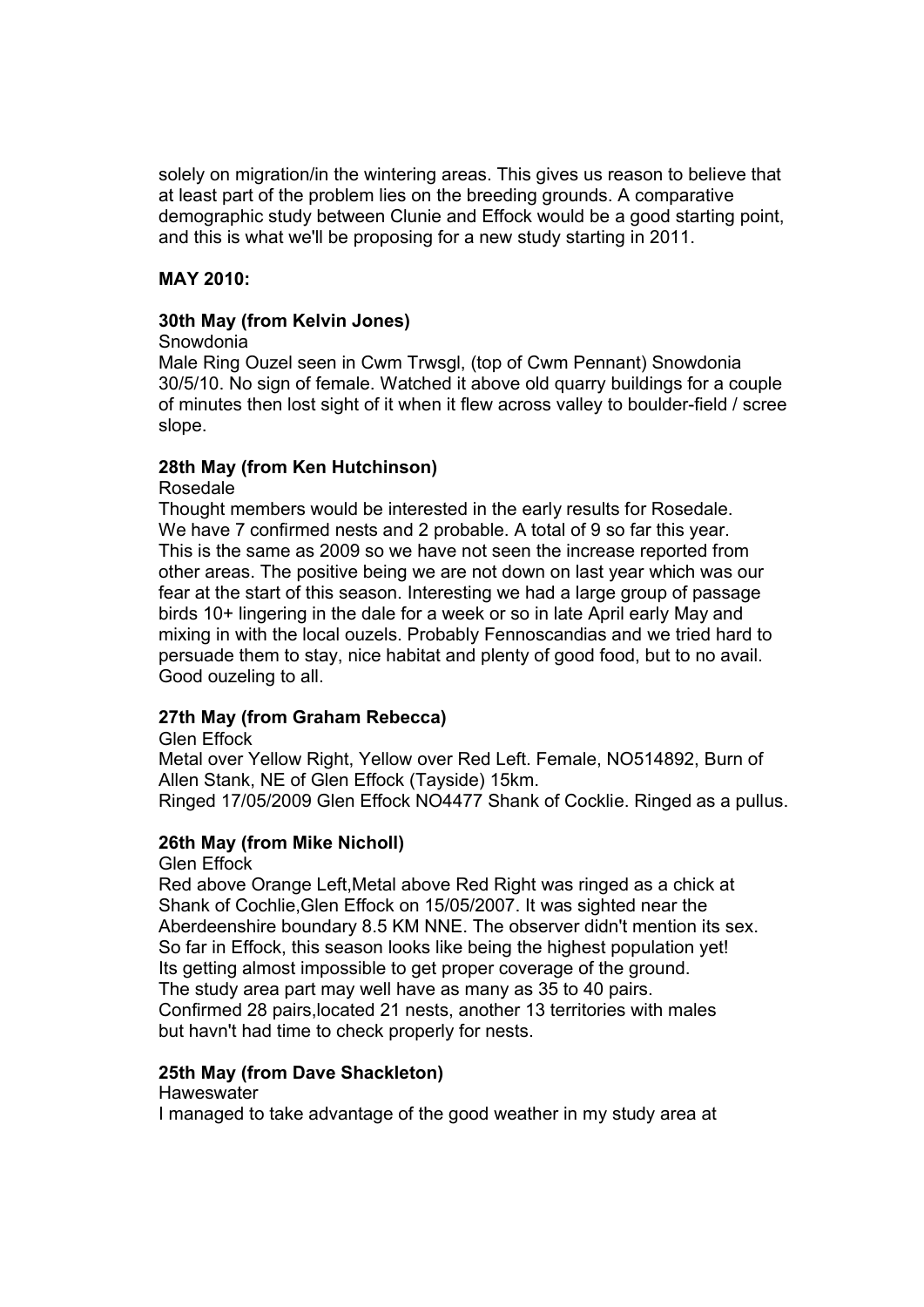Haweswater in the north eastern Lake District this spring and have now finished my survey of singing males. Occupancy levels are almost back to the levels of 2006 before a dip in the last 3 years, so pretty encouraging here this year.

# **22nd May (from Bill Gordon)**

## Stanage Edge

It's very differcult to put any real figures on whether RZs numbers are up or down in the area that l monitor. On the surface it might suggest that there is an increase in numbers, but that would be too easy and the position is far more complicated than first appearances. Because the area has a heavily disturbed RZs population and that disturbance is human and that disturbance is also dependant on the weather.

An indication of potential nests on the part of Stanage that l have direct responsibility- is that by mid April there were five pairs of RZs looking for nest sites- but by the beginning of May only two nest were built and both have signs and restrictions placed on them. Three pairs have moved on. One of those pairs moved to part of the estate that hadn't had RZs breeding for some years (see below) The habitat is absolutely right and there is a strong determination to nest.

We now have three years of experience of Highland cattle grazing on Moorland and Moorland edges, and eight years of putting horse manure on roadside bunds, it works –short, nutrient rich sward the RZs are now feeding on these areas. Our Third nest is close to such an area. But we have to catch them nest building to put up a restriction but it can very easily go wrong and we have to activity intervene to prevent failer.

Example- 9.30pm 22nd May-Public School From Sheffield, 80 kids had an impromptu wide game on a Moorland close to our safest nest-l had to go and stop it.

Example-had to stop group of people lowering 20 foot banner over the edge close to a nest site with "Katie Forster l love you"

So lots of stress as second broods are coming up.

# **13th May (from Prof David Healey)**

## Glen Esk

Upper Glen Esk 13th May at 15:30 Two Ring Ouzel, 1 x M and 1 X F feeding on grass area between boulders at foot of scree at NO 429 802 on north side of Loch Lee. Both occasionally flew onto scree and entered a cavity between boulders. Possible breeding?

## **8th May (from Allistair Moore)**

Scale Force near Buttermere A pair of ring ouzels at Scale Force near Buttermere, Lake District on Saturday, 8th May 2010 about 09.30. They were in the trees above the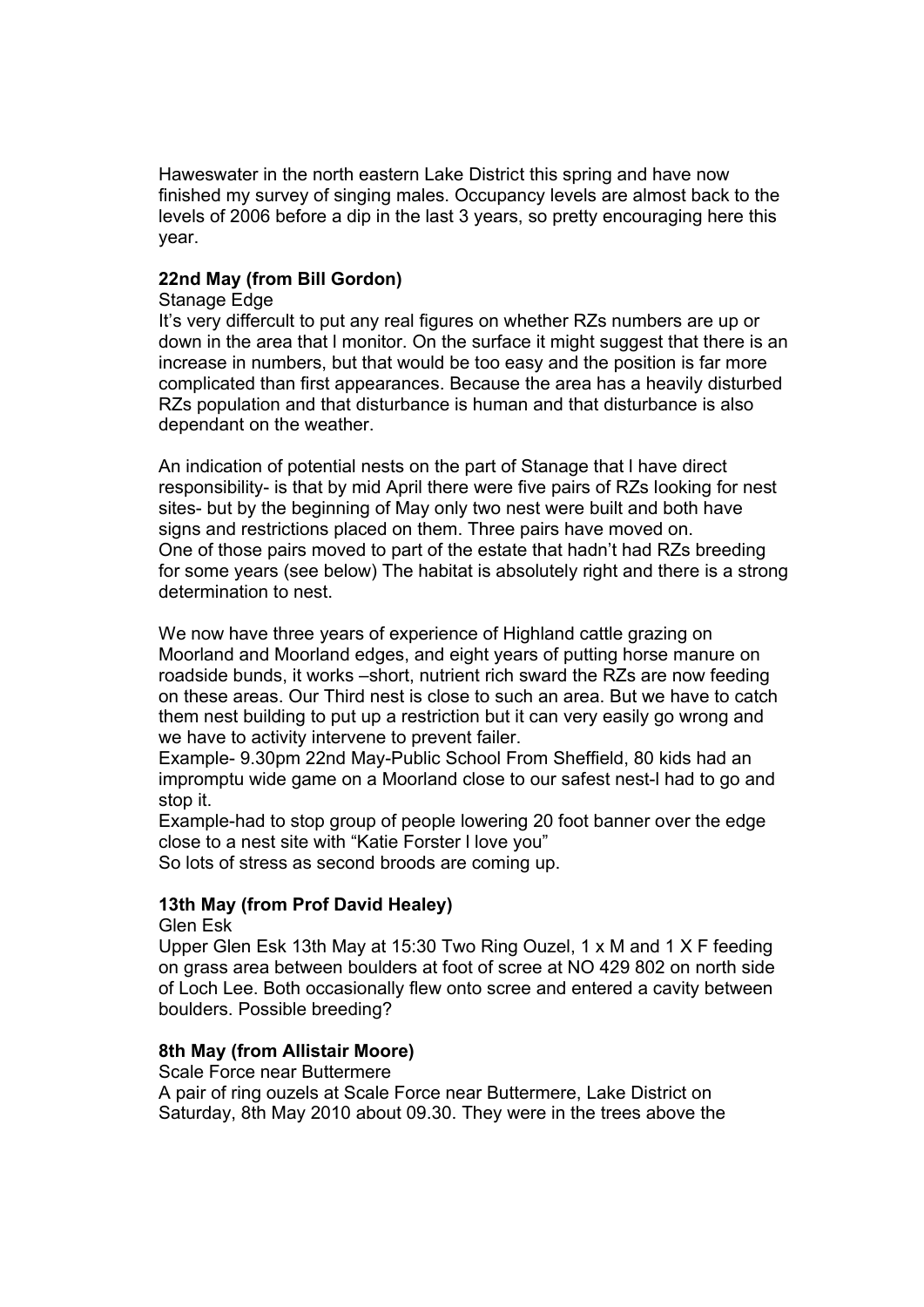waterfall and we had good views for a few minutes before they flew off to the NE.

# **7th May (from Prof David Heeley)**

Glen Lethnot, Angus

09:30am. Three Ring Ouzel seen in Glen Lethnot, Angus, beyond the car park at the end of the metalled road to NE of track at:- NO 462 721 One M one F together. Third bird was retreating rear view, gender uncertain. Reports of several ROs in same location on 2nd.

## **3rd May (from Phil Curtis)**

Stanhope, Co Durham - Fledged Ousel

While out birding today at Stanhope, Co Durham I heard the familiar call of an alarm calling Ring Ousel. An Ousel then landed on a wall only 5 yards from where I was sitting. The bird sat on the wall for about 15 seconds before dropping down onto the opposite side of the wall. The bird seen was a fledged chick. I repositioned myself so that I could watch the area where the bird had gone expecting to see an adult bird appear to feed it. However after only a couple of minutes I located the fledged chick foraging for itself. I watched the bird for another 7 mins before in moved around a bend in the stream valley and out of view. Given the incubation and nestling periods of Ousels and the obvious independance of this bird it must have originated from a nest started in mid March.

# **APRIL 2010:**

## **24th April (from Lee Murphy)**

Liverpool

Single Ring Ouzel sited in Liverpool, not far from Croxteth park. Never seen one before, but the white band was very distinctive so I looked it up.

## **19th April (from Dean Kyle)**

Craken Edge, Derbyshire

Towards the Hayfield side of Cracken Edge, situated close to Chinley in the Peak District National Park, 15 Turdus torquatus were observed feeding in a grazed field that contained gorse and a number of Saxicola rubetra and saxicola torquata. I was actually in the area to photograph a pair of Athene noctua at their nest site but the Ring ouzels were a nice surprise!

# **15th April (from Bill & Flo Gordon)**

Stanage Edge, Derbyshire

Today we found our first female nest building - diving into a bilberry bush with nesting material at the top of a popular climbing route about 25 metres off the ground.

We have put up a climbing restriction taking out 27 climbing routes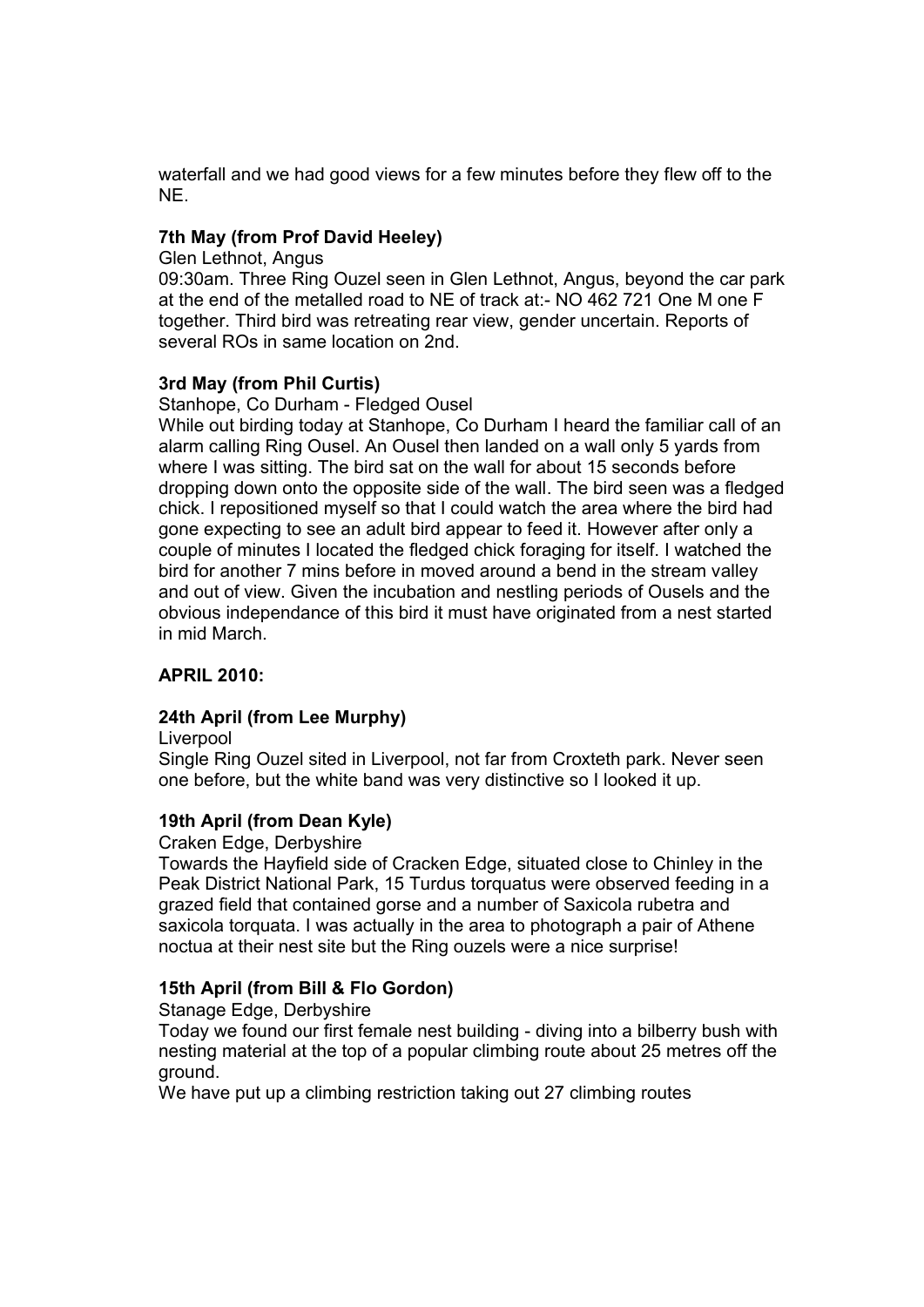# **14th April (from David Bathers)**

Tal Y Cafn Conwy

Just to report that I saw 6 Ring Ouzels on the eastern flanks of Tal Y Cafn Conwy at 1,360 feet on the 14th April at 2pm . I waited about and several males appeared on the crest. I am told this is a popular spot for these birds.

# **13th April (from Darren Oakley-Martin)**

Field opposite The Lodge RSPB entrance, Sandy One on hemp stubble with small flock of Fieldfares at 08:55 per Dave Buckingham.

# **11th April (from Dave Titmuss)**

Sightings of Ring Ouzel today in Ampthill Park were in fact in my fields adjacent to Ampthill Park. I saw several bird watchers staring into the fields during the day, on approaching, one of them kindly let me look through his telescope and I had a good clear sighting.

# **2nd April (from Graham Pyatt)**

Peeblesshire has had over a foot of snow this week, so access up Valley has been limited. However, after some sunshine in last 2 days some green patches are showing through on south-facing slopes. On a tiny patch of green at 300m elevation was a male ouzel, quite scaly beneath, long wings held low, having a good feed on earthworms. No photo I'm afraid, my camera batteries had run out earlier. Wheatears also around in good numbers.

# **2nd April (from Graham Rebecca)**

A colleague of mine had 2 ouzels and a merlin in Glen Lochsie, Spital of Glenshee, Tayside (NO 0772) on 2nd April. This is only ~10km from the southern boundary of our Glen Clunie study area, so might get some later this week in Clunie (although snow cover still apparently ~50%). A few osprey, sand martin and chiffchaff in NE Scotland last week so we are getting there!

# **MARCH 2010:**

# **31st March (from Jens Mikkel Lausten - Denmark)**

Hello David At 31-03-2010 Lars Falck photographed a Ringouzel with color rings. Left below GREEN RED, Right below Metal ring YELLOW or LBG,R; RBM,Y. Could this be one of your birds? The bird was seen at Juvre Enge, placed at the northern parts of Rømø, Jylland, Denmark 55.11N-08.32E. Regards Mikkel Lausten Copenhagen Ringing Scheme.

# Hi Jens

Excellent sighting, we have recently had incomplete sightings which are very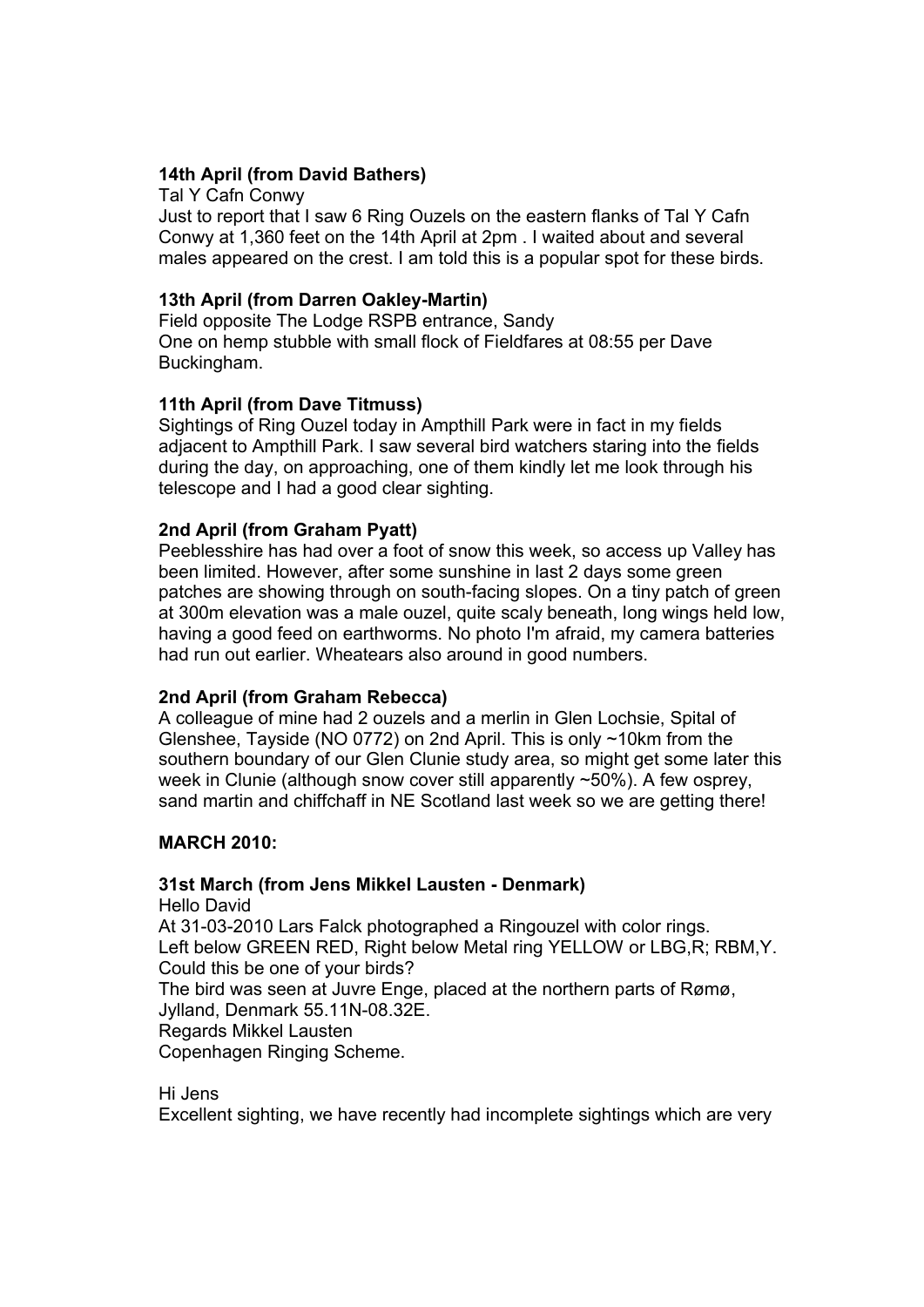frustrating. The colour photographs confirm it is a Glen Effock bird again and is one of Mike's. This is a female ringed in Glen Effock which is a Glen off Glen Esk, Invermark, Angus, Scotland. I have checked it out on Mike's files and he confirmed it today Ring no LB49256 ringed on 31/05/2009 at Grid Ref No 4478 from a brood of 4 - please see co- ordinates below which will be submitted to BTO. Right Leg Metal / Yellow Left Leg Light Green / Red. This could be a second year bird ringed in Scotland overshooting and heading into Scandinavia, I had one a few years ago on the Norwegian coast ,brilliant !!!! Thanks for that, we have had some partial colour code sightings recently and its good to get a confirmed one. Best Regards

Dave Arthur

# **30th March (from Pengjun CHENG [China])**

Ring Ouzel identified in China !

A [report](http://www.ringouzel.info/documents/10007-Chinese Birds.pdf) has been received from Pengjun CHENG (Beijing Forestry University) who is editor of a new ornithological journal Chinese Birds, published by the China Ornithological Society. The [report](http://www.ringouzel.info/documents/10007-Chinese Birds.pdf) identifies the sighting of a Ring Ouzel in China. For more information about the journal visit [www.chinesebirds.net](http://www.chinesebirds.net/)

#### 15 April 2010

#### Dear Pengjun Cheng

I too am a member of the Ring Ouzel group and have also served on the British Ornithologists' Union Records Committee (BOURC) for a full term of ten years. The BOURC is the committee that judges records for admission or deletion from the official British List of birds. I have much experience of assessing bird records and I also have much experience of both Ring Ouzel and Dark-throated Thrush (Turdus atrogularis).

I am certain that the bird in your photograph is a Dark-throated Thrush, probably a first year male. It is not a hybrid and is definitely not a Ring Ouzel. The problem has arisen because young male Dark-throated Thrushes, when freshly moulted, have extensive white edges to the dark breast and throat feathers. These wear off as winter progresses, leaving a very black throat. However, when the white edges are still present, they sometimes coalesce in the angle between the throat and the breast forming a white crescent, superficially similar to Ring Ouzel. But this crescent, when present is smaller, and higher up on the breast compared with Ring Ouzel. It also only appears when the bird is in exactly the right position. In 1990 I went to check a record of a wintering Ring Ouzel in a garden in Yorkshire. The lady clearly described a crescent on a black breast. When I arrived the bird was a Dark-throated Thrush, but it did have a conspicuous white crescent when the bird was perched at certain angles. Photographs of this bird were published in the journal British Birds Vol 84 page 486, plates 248 and 249, although the crescent does not look quite so conspicuous in these photographs. This is not the only reason for my identification though. You can see that the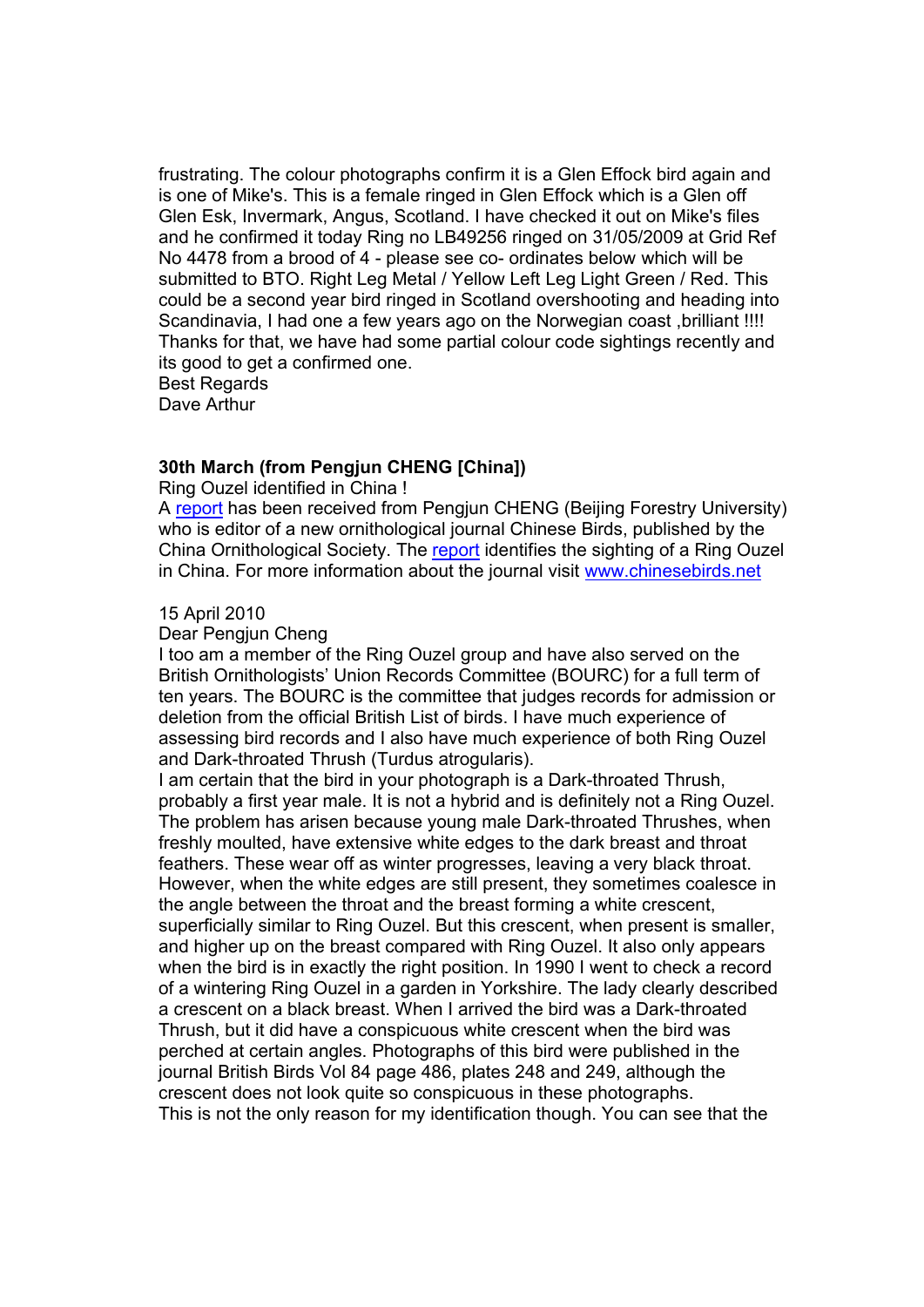upperparts of the thrush are grey (not black or very dark brown as in Ring Ouzel). Further, you can see the distinctive dark wedge on the lores (in front of the eye) which is diagnostic of Dark-throated Thrush. I also think you can see paler underparts through the leaves.

Please do not hesitate to contact me if you would like to discuss this further. Best Regards

Dr Tim Melling

#### 16 April 2010

To: Melling, Tim Subject: Re: help to idenfity Ring Ouzel

Dear Dr Tim Melling:

Thanks very much for your detailed explanation for this ring ouzel issue. Your knowledge and experience in ornithological taxonomy have convinced me that the bird in the photo is not a ring ouzel, and I will discuss with the author about this bird species.

As an acknowledgement, We would like to post you and your colleagues some hard copies of our new journal Chinese Birds on a complimentlary basis if you can give me your postal address.

Best regards.

Pengjun Cheng

# **27th March (from Dave Arthur)**

I received a sighting of a Ring Ouzel Right Leg Orange /Metal Left Leg Red/Light green or Light Green/Red Male unfortunately the warden could not confirm the left leg so another incomplete sighting. It was observed by Sarah Harris a warden on the Calf of Man Bird Observatory, Isle of Man shortly after dawn until 0800hrs on 27th March 2010. The colour combinations appear to be both from Mike Nicoll and he has confirmed that they were both ringed as Chicks in Glen Effock NO4578 on the 23/05/2008 one of 4 and 01/06/2008 1 of 3 It is still a decent observation for Mike and his work in Effock.

## **24th Mar (from Ken Hutchinson)**

Ring Ouzel male seen today in Rosedale. Earliest recorded and a day earlier than last year.

## **21st Mar (sent in by Graham Pyatt, Manor, Peebles)**

One male Ring Ouzel reported in Manor by a reliable observer on 21st March, but not seen by me same day or later. Must have been on passage. It was 5 days earlier than I have ever seen one here.

#### **FEBRUARY 2010:**

#### *Request for samples from ring ouzels from Michael Bacht in Germany*

*I am a member of the department of biology and the work group: Animal ecology of Prof. Brandl at the University of Marburg in Germany. Our group has been engaged for several years in topics of population genetics. I am currently working on my Masters thesis and I want*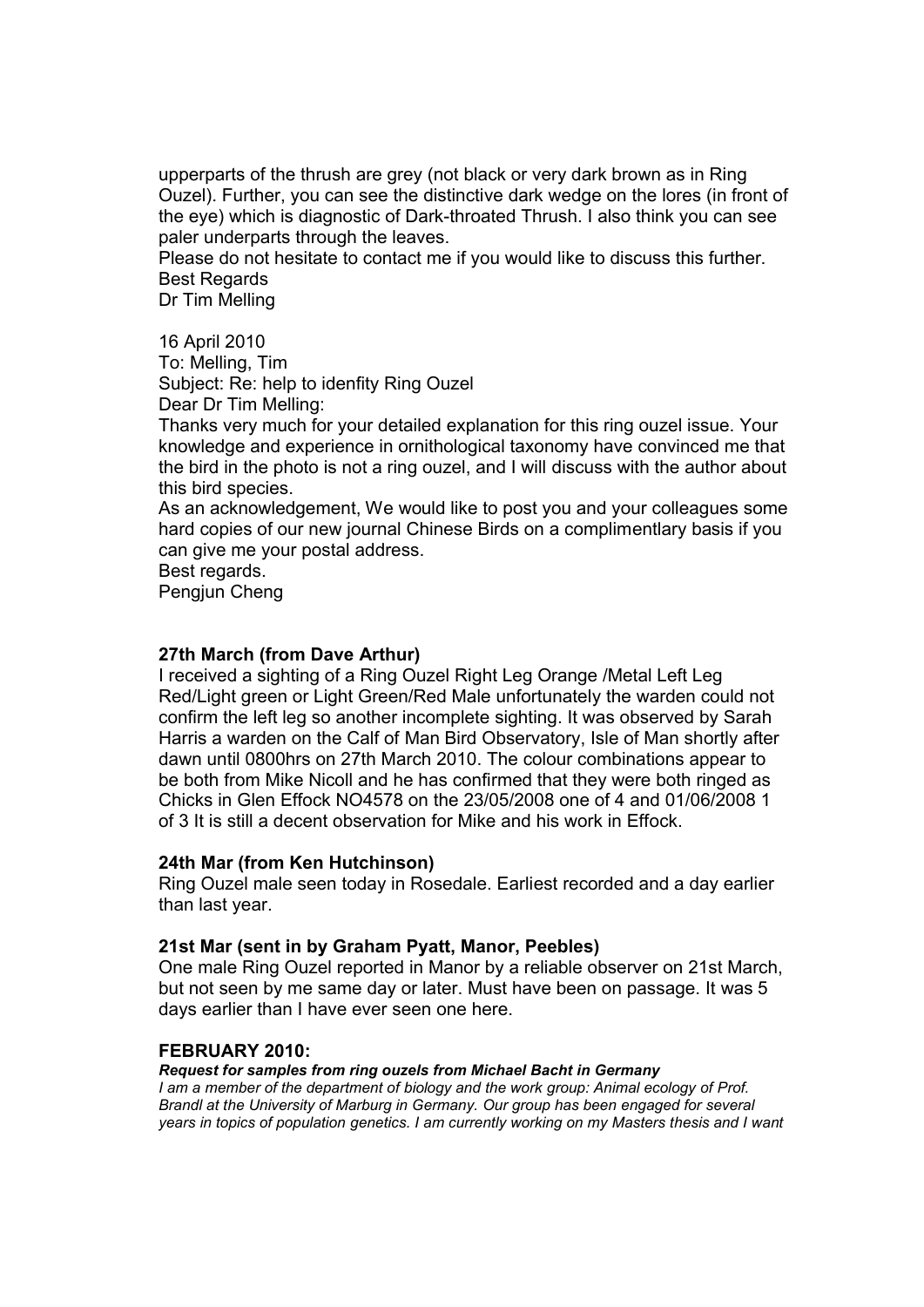*to analyse the genetic divergences in Ring Ouzels in the central European low mountain ranges. Do you have any genetic material or even sequenced DNA of the ring ouzel you can share? E.g. Feathers. Best regards from Germany, Michael Bacht (MSc student)*

*Email: [Bachtm@students.uni-marburg.de](mailto:Bachtm@students.uni-marburg.de)*

*Philipps Universität Marburg Fachbereich Biologie AG "Allgemeine Ökologie und Tierökologie" Prof. Dr. Roland Brandl Karl-von-Frisch Str. 8 35043 Marburg - GERMANY - Tel: ++49 6421 28 26665 Fax: ++49 6421 28 23387 [www.tieroeko.de](http://www.tieroeko.de/)*

#### **JANUARY 2010: 17th Jan (from Carol)**

I am writing to you because yesterday I spotted a black bird sitting on the tree opposite my home and thought it had a piece of white bread in its mouth. When I looked through my binoculars, to my surprise, it was a white breast! Could this be male Ring Ouzel? It seems most unlikely this early and with the snow we have suffered, but I could not find any other to fit the picture. I live in NE Derbyshire. Retired and time on our hands to spot all sorts of wildlife.

Julian Hughes comments:

Another one from Northeast Derbyshire. I confirmed with Carol that the white was a crescent and that it was not a leucistic blackbird. Her postcode is DE55.

## **13th Jan (from Christine)**

13th January 2010 the ground is covered in snow here on the Surrey/Kent border, and I'm sure I have a Ring Ouzel feeding in my garden. I've been putting out various edible items for the blackbirds etc. but one regular looks like a blackbird but has a white bib as I look down on it from my upstairs window. I presume it must be an Ouzel that has not migrated and been caught out by the bad weather. Can you please confirm that my assumption is possibly correct?

Chris Rollie comments:

Yes you may well be correct in thinking it is indeed a ring ouzel. Most ring ouzels over winter in the Atlas mountains of Morocco (especially) and Algeria (to a lesser extent), with a few perhaps remaining in the Sierra Nevada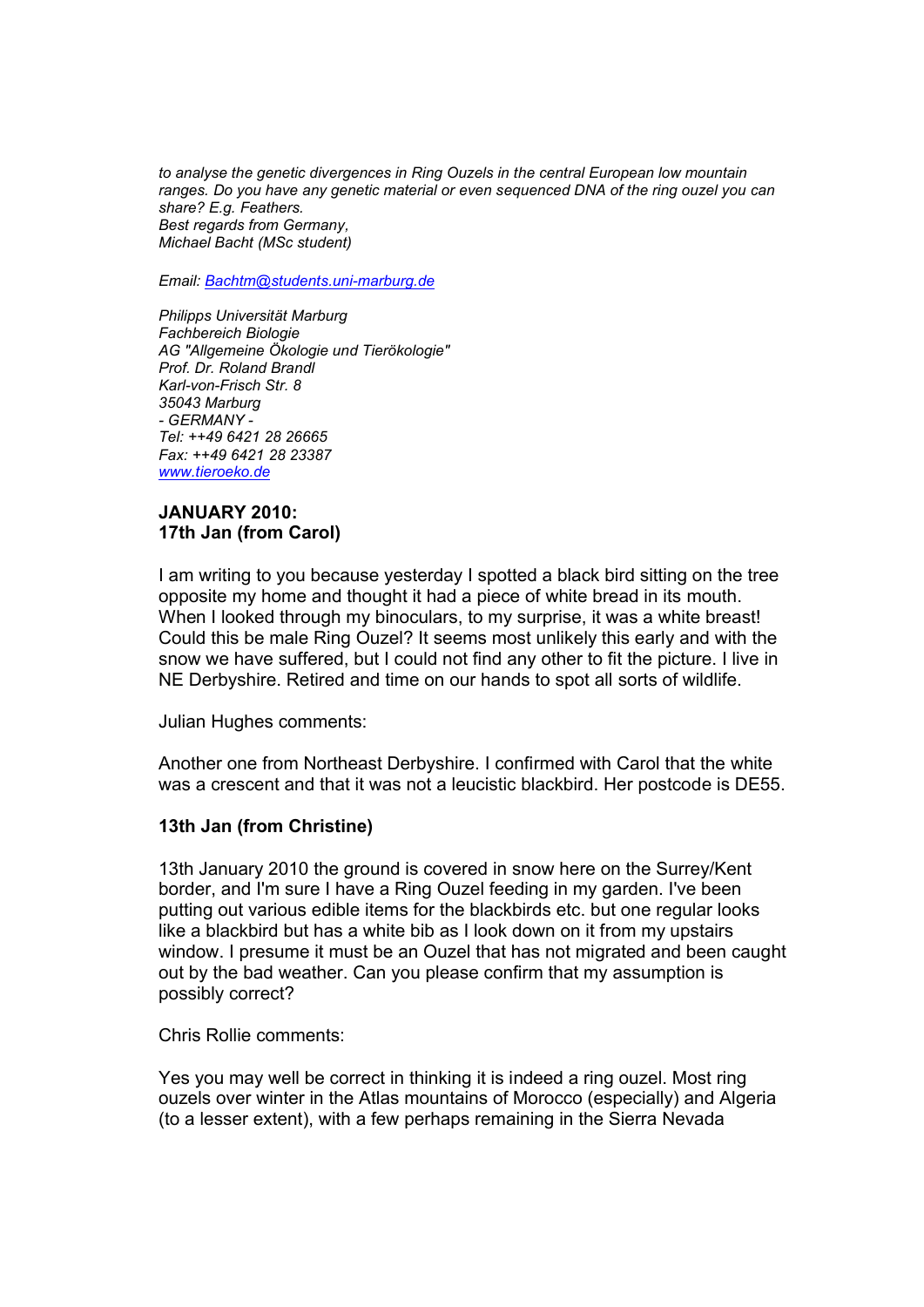mountains of southern Spain. In these wintering areas they feed almost exclusively on juniper berries.

However, in most years there are one or two reports of winter ouzels in the UK, and indeed elsewhere in Europe - last year I think we had at least five in UK, with one in Holland. This year, unsurprisingly perhaps given the exceptional cold and snow, we have had only one record - from Wetherby (West Yorks) on 14 December. So your record is a very good one.

Leucystic blackbirds occur, with varying amounts of white in various areas of their plumage, but rarely if ever occurring as a bib, in my experience. An orange bill would definitely indicate a blackbird, but there is considerable overlap and potential for confusion between the two species otherwise. A photograph would help to confirm the matter, but it does sound to me like a ring ouzel. I have circulated your record to other members of the ring ouzel group to see if anyone else has comments, or indeed further wintering records. Many thanks again for letting us know.

#### **DECEMBER 2009 14th Dec (from David Mcintee)**

I'm dropping you a line as my wife and I saw a Ring Ouzel today in a field here in Wetherby. I don't know if this is significant, but as the website says they only rarely winter in Britain, and it's outside the distribution for them that the RSPB website shows on a map.

It was healthy-looking, a large male, not shy, and hopped up onto a tree as we got close.

I hope that's of interest to your study group.

Comment from Julian Hughes:

Thank you for your e-mail. Ring ouzels are unusual in Britain in the winter, so any record is notable. At this time of year, they would normally be in the mountains of southern Spain or, more likely, in the Atlas mountains of North Africa. Have you seen ring ouzels before? Would you say that the back was all dark, or was greyer and scaly? It might indicate whether it was a British or a continental bird that you saw.

Reply from David:

I'd never seen one before, and didn't recognize it to start with as they're not usually in this area. It was all dark, black as far as I could tell, apart from the distinctive "collar" and beak.

Reply from Julian: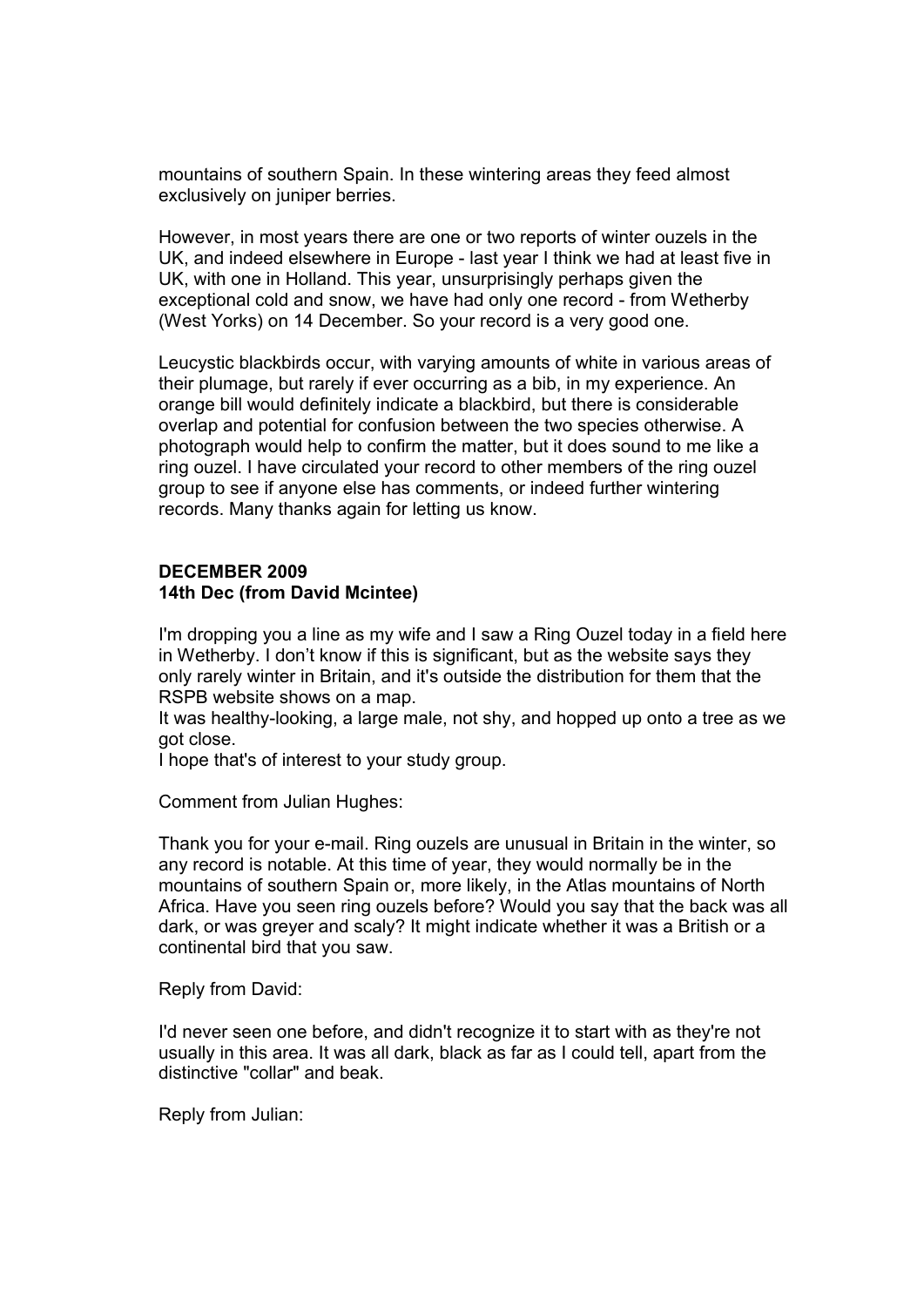That's very helpful, thanks. It sounds like it would be a torquatus type bird, which breed in Britain and Scandinavia. A great record, many thanks!

# **OCTOBER 2009 12th Oct (from Stuart Benn)**

I was out at my eagles again yesterday in the hills just south of Inverness and had a group of 8 ouzels moving through with a couple of song thrushes in a steep rocky glen. I also had a report from another eagle worker of ten feeding in small native woodland exclosures at Loch Garry on Saturday (the one just south of Drumochter Pass).

I'm assuming these are likely to be Scandinavian birds which have come in as part of the same movement that's just brought in redwings and fieldfares with us. Any thoughts?

Comment from Chris Rollie:

Yep, almost certainly Fennoscanders - Durman's cut off date was about beginning of Oct from memory - probably do get a few early ones, and a few later Scottish ones than 1 October, but as a general rule, I'd say Oct birds are foreigners. They will continue right through this month and next - often lots in Nov, and even one or two in Dec.

## **SEPTEMBER 2009 7th Sept (from Stuart Benn)**

I was in at my eagles in the Monadhliaths yesterday (almost adult pair parallel soaring and talon grappling in a territory I've just had immatures for years things are looking up in that blackest of black holes!) and had a couple of parties of ouzels feeding on the rowans. Also had a juvenile at another site tempted to put it down as a proven breeding in the Atlas (it looked a really good spot for them) but I would guess it could have moved a fair way from where it was reared so probably best not to.

## **9th Sept (from Graham Pyatt)**

I had been thinking about reporting seeing ouzels in Rowans this autumn and Stuart's note has encouraged me to do so. There is a very good crop of berries this year, here in Peeblesshire at least. I have found groups of 16, 6, 4 and 1 in four traditional places in the Manor Valley. There are also small flocks (up to 30 birds) of Mistle Thrushes and one flock of Mistles included one ouzel. At this stage of the year I like to think these birds are locally bred. I had great difficulty finding ouzels in the spring, so it is very gratifying to see good